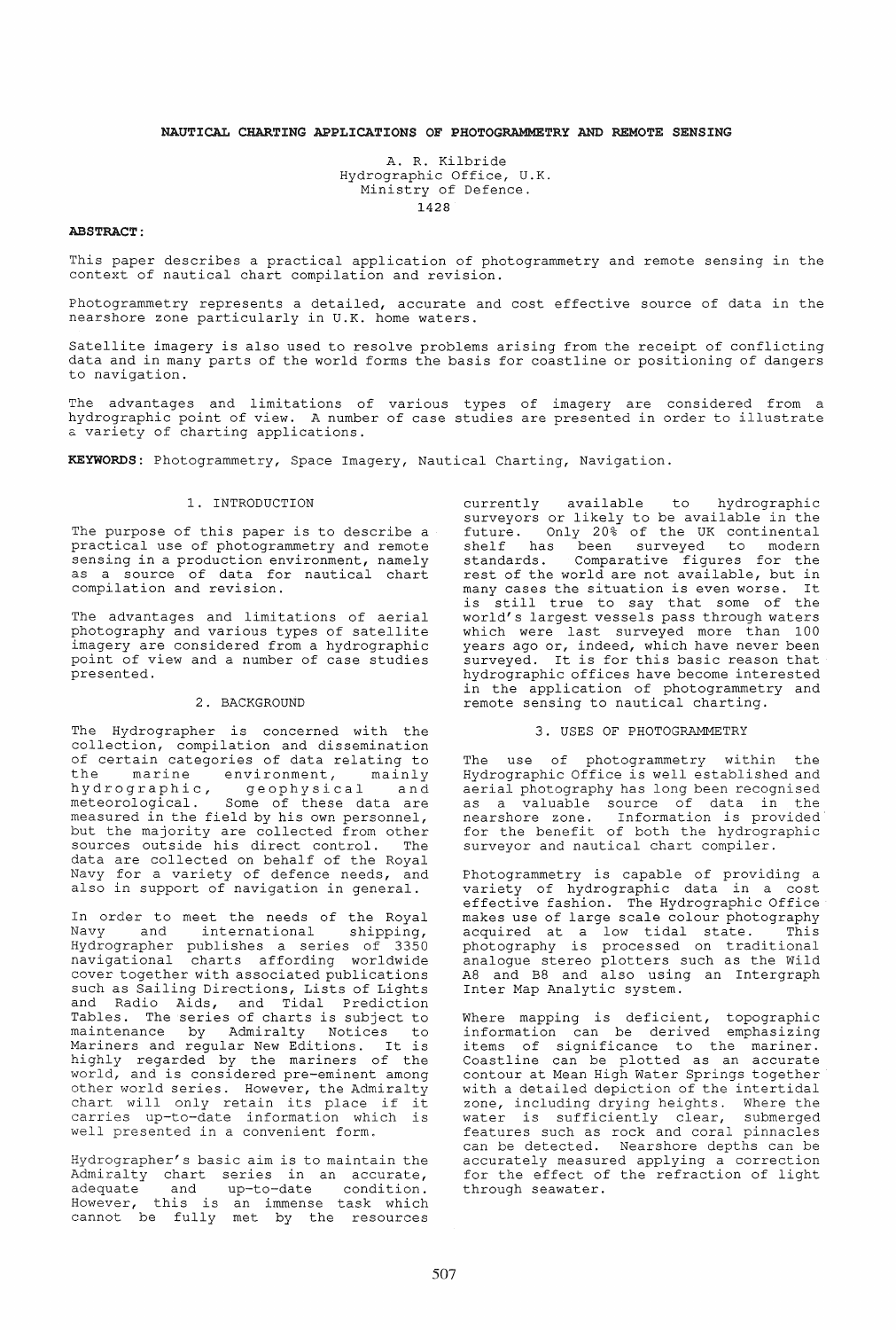While photogrammetry does not in any way replace the hydrographic surveyor it has most to contribute in those areas which are dangerous, difficult or time consuming to survey by traditional methods.

An accurate photoplot which shows all photographically visible dangers in the nearshore zone reduces the requirement to survey here and hence risk damage to the survey vessel. Drying areas can only be surveyed at limited times and adverse weather can further impede progress. The weather can further impede progress. The<br>use of photogrammetry, once the initial photographic coverage and ground control .<br>have been obtained can progress the plotting work without interference from external influences and at a rate which can be reliably estimated. In addition and significantly, modern photogrammetric techniques can achieve accuracies on a par with hydrographic surveying practices.

The use of photogrammetry thus enables the surveyor to concentrate his efforts on the deeper water areas. However, even in the inshore zone some measure of field surveying is always necessary since there are limitations on applying aerial survey. The photography will seldom, if ever, be flown at a tidal state corresponding with chart datum. A combination of good weather and low tide is notoriously difficult to come by. As a result the waterline on a photogrammetric plot will inevitably be some distance landwards of the true drying line at Lowest Astronomical Tide (LAT). Water clarity is seldom ideal particularly in the sediment-laden waters of the UK. Best results are obtained in rocky areas such as the Hebrides, but it is rare to achieve measurement of water depth greater than 10 meters. Under such circumstances the fact that navigation dangers cannot be seen does not imply that they do not exist.

Photography taken over water can lead to<br>problems of sunflare if the sun angle is greater than about 40 degrees and large water areas can make photography very difficult to use with a traditional analog stereoplotter. Extensive drying areas may be lacking in texture on photography making good stereo interpretation difficult. The completeness of the photogrammetric survey of such areas may be limited accordingly.

### 4. USES OF REMOTE SENSING

Until the mid 1980's the usefulness of satellite data as a cartographic tool was seriously limited by poor resolution. However three forms of high resolution imagery are now commercially available and are regularly employed in a charting context. These are Landsat Thematic Mapper (TM), SPOT (Multispectral and Panchromatic) and Spacelab photography (Metric Camera and Large Format Camera) .

These various types of satellite imagery provide valuable data for charting at scales of around

1:75 000 and smaller. Satellite imagery is not seen as providing a definitive survey but rather as a cost effective source where alternatives are unavailable. Imagery can be particularly useful in the planning

stage of a survey. For example in developing a new port possible deep water routes through inshore reefs can be detected. The hydrographic surveyor need not spend time in surveying and exploring possible routes which in the event are unlikely to permit the safe passage of vessels.

A major advantage of space imagery over conventional aerial photography is the vast area covered on one scene. This enables offshore islands and reefs at a considerable distance from the mainland to be accurately positioned. The spectral discrimination provided by the various wavebands of Landsat and SPOT imagery is also an advantage. The near infra-red provides a clear coastline whereas the blue/green waveband permits identification of underwater features in depths of up to 20 metres in ideal conditions.

Satellite imagery provides a valuable means of detecting coastal and shallow water features where their previous existence was unknown. This is of particular unknown. This is of particular<br>significance in remote areas where imagery can also help to improve the delineation of features sketched by early surveyors.

At present much of our work involves the use of hard copy, products in film positive format. The geometric accuracy of both SPOT and TM photographic products has been found to be very good. In areas of reliable coastline the imagery consistently gives an excellent fit to a Transverse Mercator projection. Considerable success has been achieved in identifying and correctly positioning coastline and correctly positioning coastline and<br>submerged dangers to navigation. In the absence of known depths it is not possible to provide absolute values but the identification of shoal areas in poorly surveyed waters is of significant value to the charting task.

The use of digital SPOT and Landsat data is also currently under investigation. Known depths are used for calibration with the aim of deriving reliable bathymetric contours in areas where surveyed data is unreliable or non-existent.

Spacelab photography, both Metric Camera and Large Format Camera, is processed using traditional photogrammetric techniques with successful results.

The information available from satellite sensors is

therefore of considerable importance to the charting of remote areas where alternative sources are inadequate or non-existent. However, there are a number of factors which limit the use of remote sensing and which fall into four main categories.

The first of these is image resolution. For example the spatial resolution of SPOT with a pixel size of 10 by 10 metres is such that small pinnacle features which could be extremely hazardous may not be detected.

Water clarity is a second limitation. Most of the work done to date with imagery has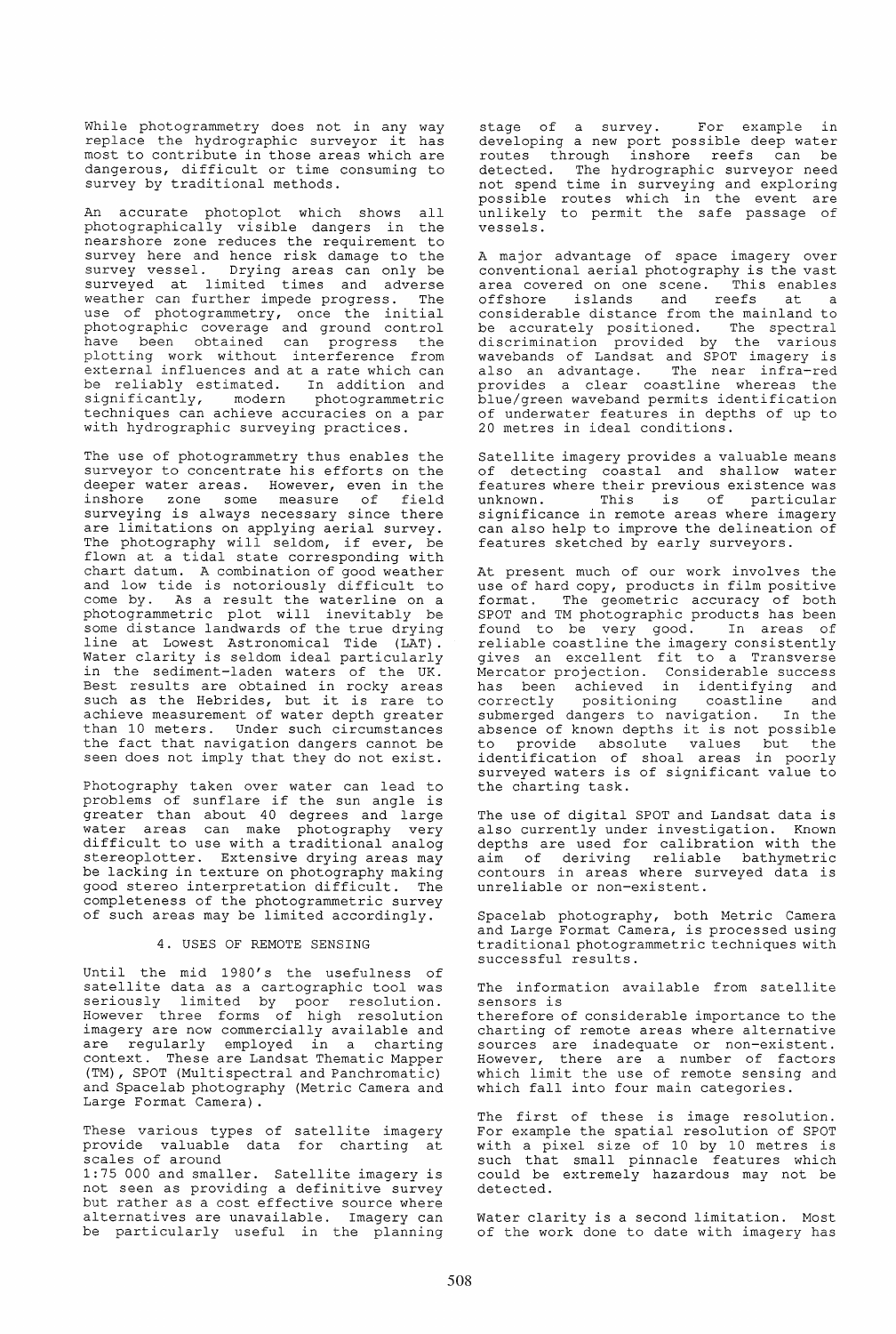been in equatorial regions where clear water allows detection of underwater features. High levels of suspended sediment in many coastal waters effectively prevents any information about water depth being extracted.

Thirdly, atmospheric contamination, and in particular cloud is often present and significantly reduces the amount of useful data that can be obtained from any particular image.

Finally, tidal considerations are very<br>important as far as hydrographic far as hydrographic applications of imagery are concerned. The vertical datum of Admiralty charts is LAT and all hydrographic features are charted relative to this. The fixed orbits and repeat cycles of satellites mean that it is unlikely that an overpass will coincide with a low tide. Tidal height for with a low tide. Tidal height for<br>particular images can however be accurately calculated and the usefulness of future images can be predicted.

# 5. CASE STUDIES

To date, imagery has been used to improve detail in some way or other on about 60 Admiralty charts. A number of examples are presented here in order to illustrate this practical application of remote sensing in a production environment.

The most common use for satellite imagery in the Hydrographic Office is to aid the compilation of a new chart for a region where there is a paucity of source data. where enere is a paacicy or source data:<br>The imagery is used to verify existing chart detail, to identify major errors in the depiction of coastline, and to identify islands and reefs which are uncharted or out of position. Landsat Thematic Mapper ed of position. Edmobal inchmatic happer provide data for a series of new charts covering the Red Sea. Figure 1 illustrates the area around Al Qunfidha. Although a small portion of the current Admiralty chart is based on a 1918 survey the majority of this area has never been adequately surveyed. Figure 2 shows the chart overlaid with reefs, shoals and coastline derived from Landsat TM imagery. Many of these features are either uncharted or significantly out of position. Even in Home Waters source data may on occasion be lacking. For example a SPOT scene has been used to provide details. of channels and sandbanks in the eastern part of the Solway Firth to assist in the compilation of a new edition of chart 1346, published in 1989. This area had never been previously surveyed and on the former edition of the chart very little detail was shown.

A second use may arise when a Hydrographic Note is received from a mariner reporting an error or omission from a chart. Imagery may then be used to verify the report and to delimit and position the feature to to defimit and position the reature to<br>enable it to be correctly charted. Lighthouse Reef near Belize in Central America provides a good example. An extract from a former Admiralty chart of the area, current as recently as 1988, is shown at Figure 3.

Although modern aerial photography was available covering the entire reef there was no way of accurately locating it in relation to the mainland and ships' reports had indicated that the reef was mischarted by up to 1 mile. The old chart was based on 19th century surveys. A stereo pair of<br>black and white Spacelab photographs was available and absolute orientation based upon 10 control points yielded planimetric accuracies of around 40 metres. The pecked line shows the reef edges as derived from<br>the Spacelab photography. Not only has the Spacelab photography. this photography enabled Lighthouse Reef to this photography enabled Lighthouse Reef to<br>be accurately positioned, it has provided a means of controlling the larger scale conventional aerial photography which has been used for detailed plotting. A new chart, 959, covering this area at 1:125 000 was published in 1989.

Thirdly, satellite imagery may be used to resolve problems arising from conflicting information. A SPOT scene has enabled the main entrance to Saint Louis, a port in Senegal, West Africa to be accurately charted. The best available alternative data shows the entrance to be over 2 nautical miles north of its true position. In another recent example Space Shuttle photography (Large Format Camera) has been used to confirm the correct positions in the vicinity of Corfu.

### 6. CONCLUSION

Photogrammetry, as an integral part of<br>coastal hydrographic surveying and hydrographic surveying charting, is a powerful and versatile tool. Charting, is a powerful and versatife coor.<br>Satellite Imagery in its various forms provides a significant and cost effective means of supporting small scale nautical chart compilation and revision. In areas of clear water where existing surveys are inadequate, imagery can provide the basic data to be included in new charts.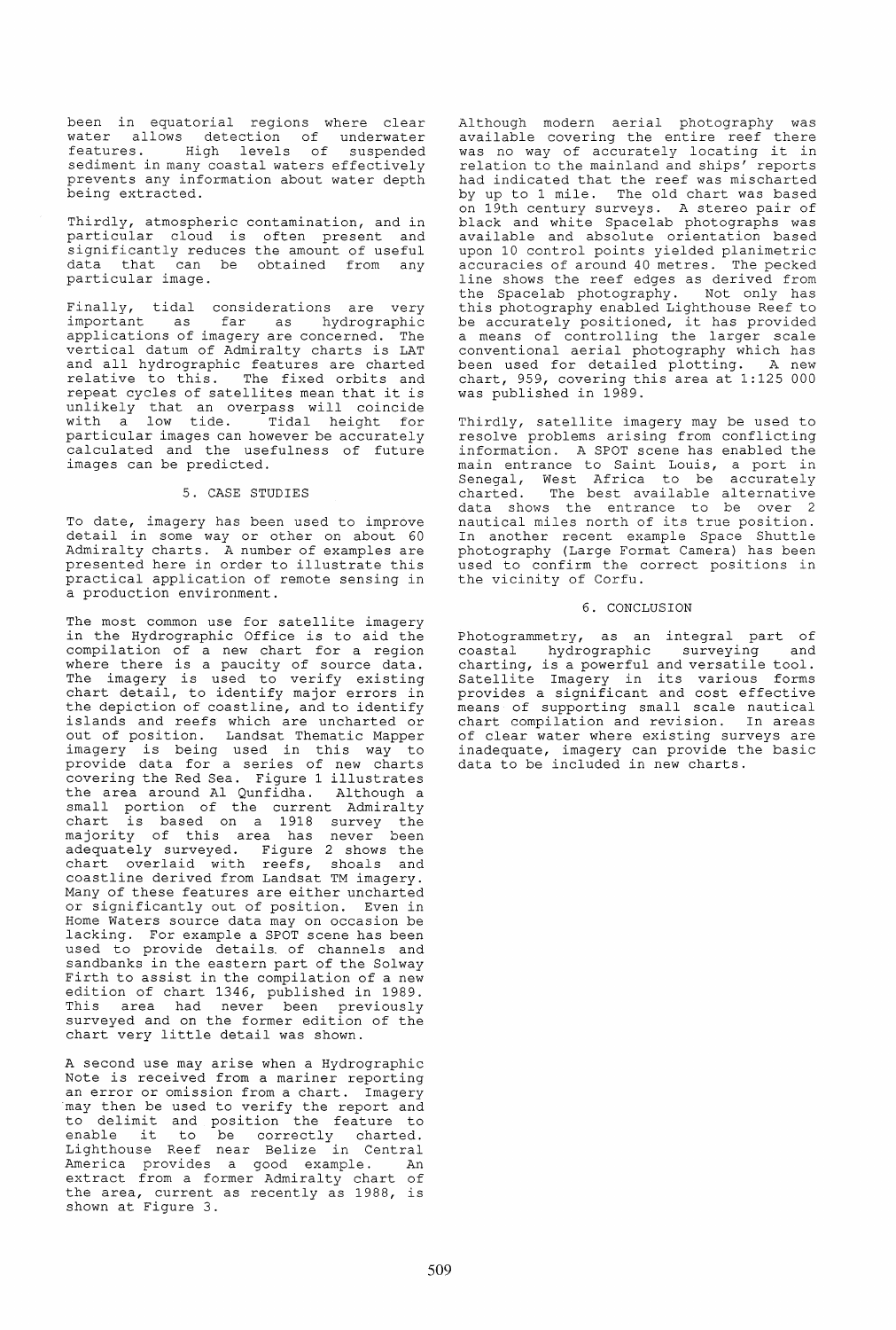

Figure 1: The current British Admiralty chart 322 of the Red sea around Al Qunfidha. Copyright (C) Controller HMSO London 1992.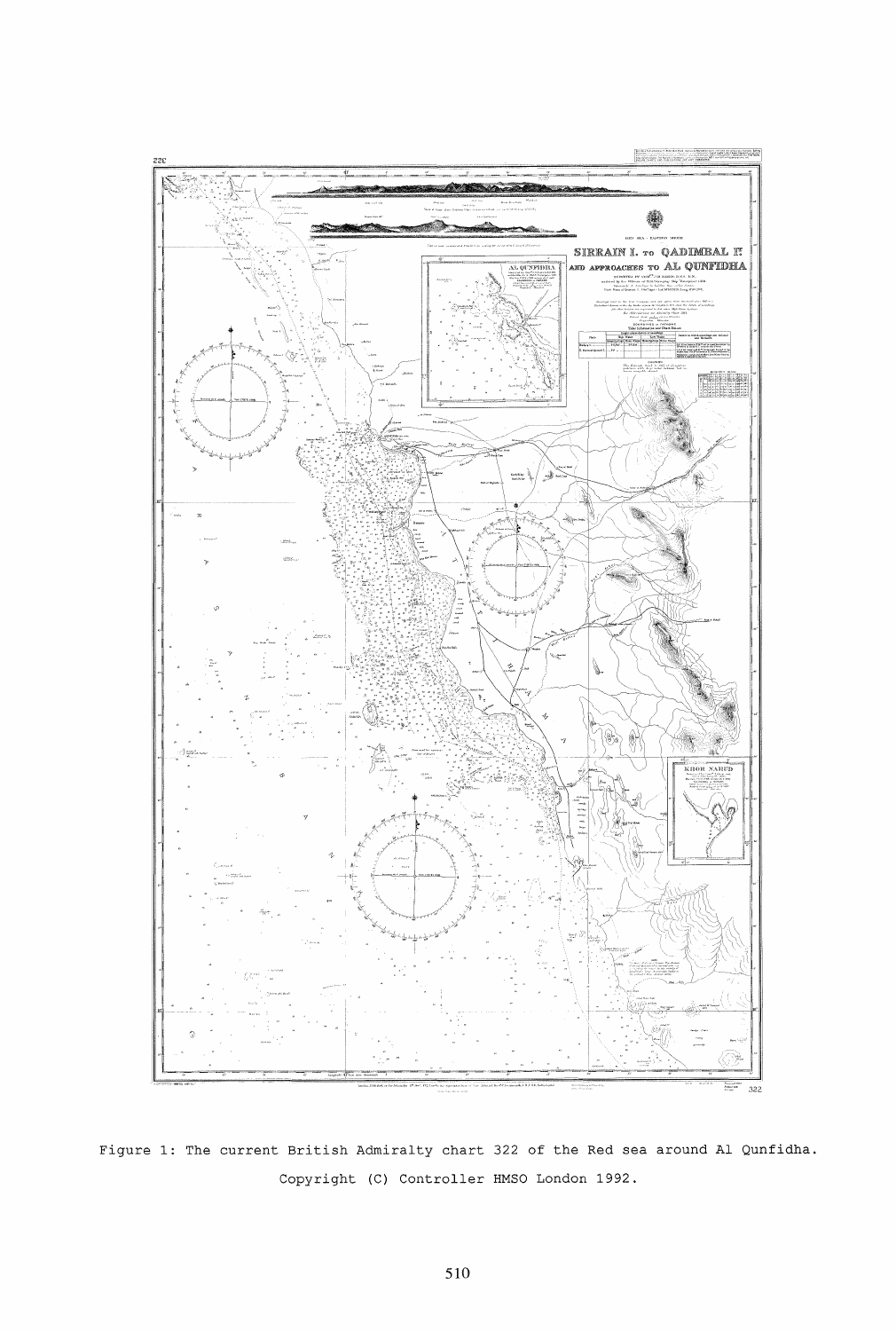

Figure 2: British Admiralty chart 322 overlaid with reefs, shoals and coastline from Landsat TM imagery.

Copyright (C) Controller HMSO London 1992.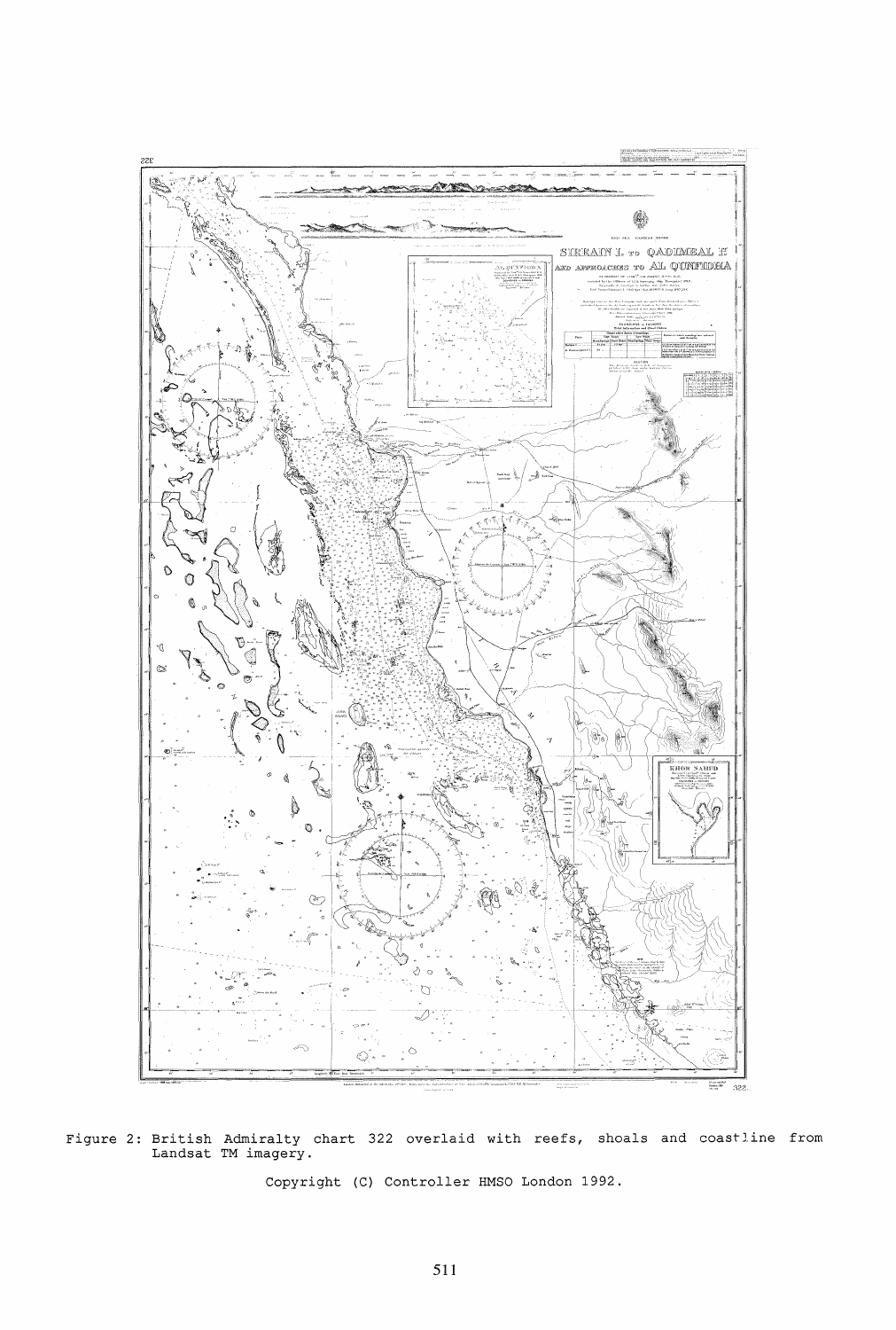

Figure 3: A portion of former British Admiralty chart 959 overlaid with a plot produced from the Metric Camera photography. This confirms the reported inaccuracies of up to 1 mile in the position of Lighthouse Reef.

Copyright (C) Controller HMSO London 1992.